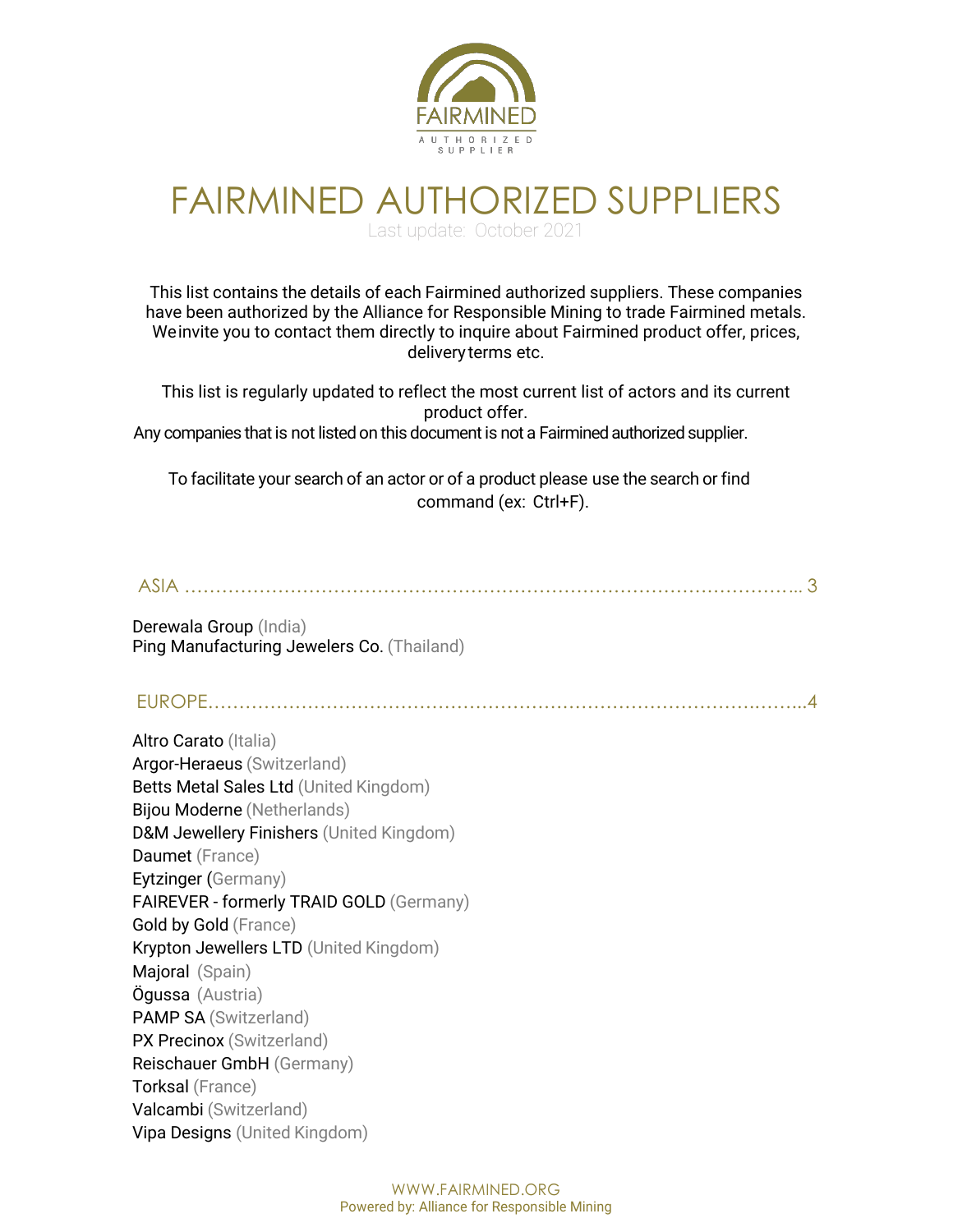

## NORTH AMERICA………………………………………………….…………………….16

Daniel Casting (United States)

Dillon Gage (United States)

Hoover and Strong (United States)

Malleable Jewellers (Canada)

Riva Precision (United States)

SDC (United States)

SOUTH AMERICA…………………………………..…………………………………...18

Alloy SAS (Colombia) Altea SAS (Colombia) CI Anexpo SAS (Colombia)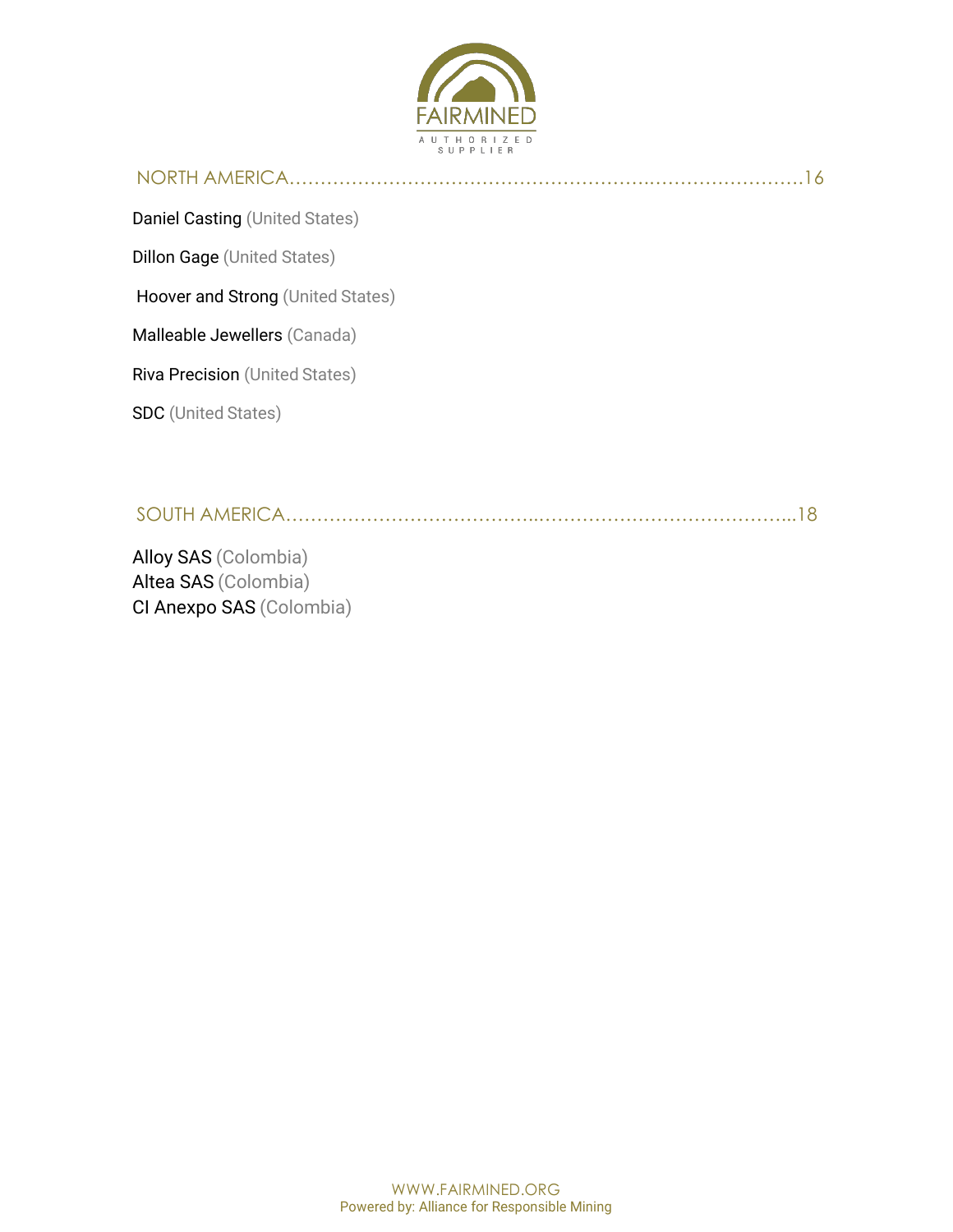

ASIA

## Derewala Group (India)

Fairmined ID: IN20001& IN20002 http://www.derewala.com

Geetanjali Singh Geetanjali.singh@derewala.com (+91) 992 959 89 22



#### Product on demand:

- $\checkmark$  Fairmined gold jewelry
- $\checkmark$  Finished and semi-finished products
- $\checkmark$  Chains, findings and components

#### Services:

- Jewellery manufacturing
- Casting and 3D rendering

#### **Target industry: Retailers, Wholesalers and** E. Commerce brands

Minimum order quantity: 100 g

Deliver: Worldwide

## Ping Manufacturing Jewelers Co. (Thailand)

Fairmined ID: TH20001 www.thaidesignuk.com Kim Nutayakul info@thaidesignuk.com (+44) 0208 903 0233

Products in stock: Silver

Product on demand: Gold

#### Services:

- Custom manufacturing of sterling silver and gold jewellery and giftware.
- Stamping and casting

Target industry: Designers, wholesalers, and retailers Minimum order quantity: 10 per design

Deliver: worldwide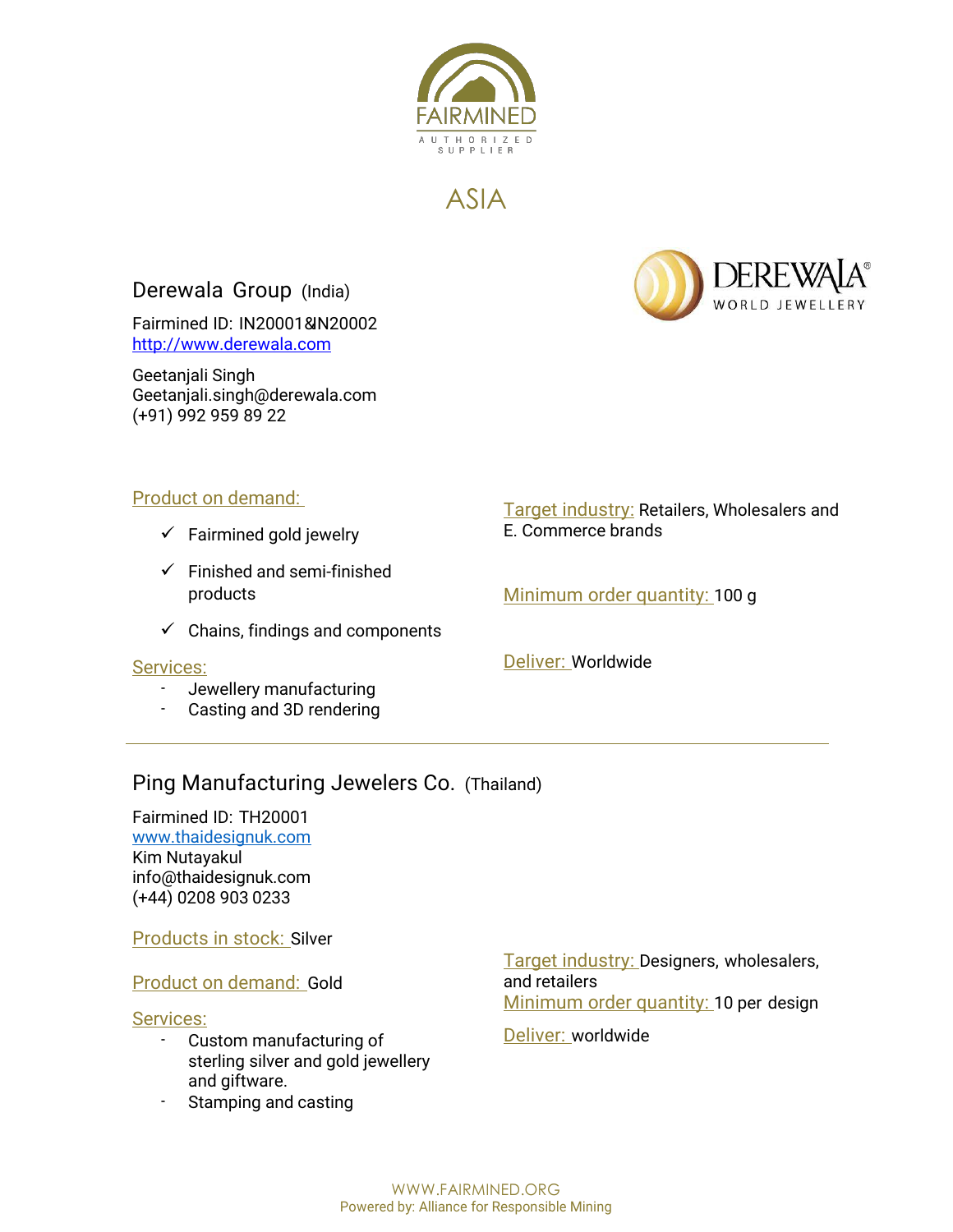

## EUROPE

## Altro Carato SRL (Italia)

Fairmined ID: IT30001 http://www.altrocarato.it/ Francesco Belloni *info@altrocarato.it* +39 347 0734982 Via San Bernardo 13 - 20139 Milano

#### Products in stock:

- $\checkmark$  Fairmined Gold 24K
- $\checkmark$  Fairmined Silver

Core competences: supplier and advisor for the production of responsible jewelery

Additional services: casting in Fairmined gold and silver. jewellery 3D



design with production of prototype in hard resin.

Target industry: Goldsmiths, designers, jewelers and small productors

Minimum quantity order: 1gr de oro or 50 gr de plata

Deliver to: Europe

#### **ARGOR-HERAEUS**

The golden link

#### Argor-Heraeus (Switzerland)

Fairmined ID: CH20018 www.argor.com Phaedon **Stamatopoulos** *phaedon.stamatopoulos@argor.com* +41 (0) 91 640 53 26 Via Moree 14, 6850 Mendrisio, Suiza

#### Products on demand:

 $\checkmark$  Finished and semi-finished products

Services available: Refining

Target industry: Banks and watch and jewellery industries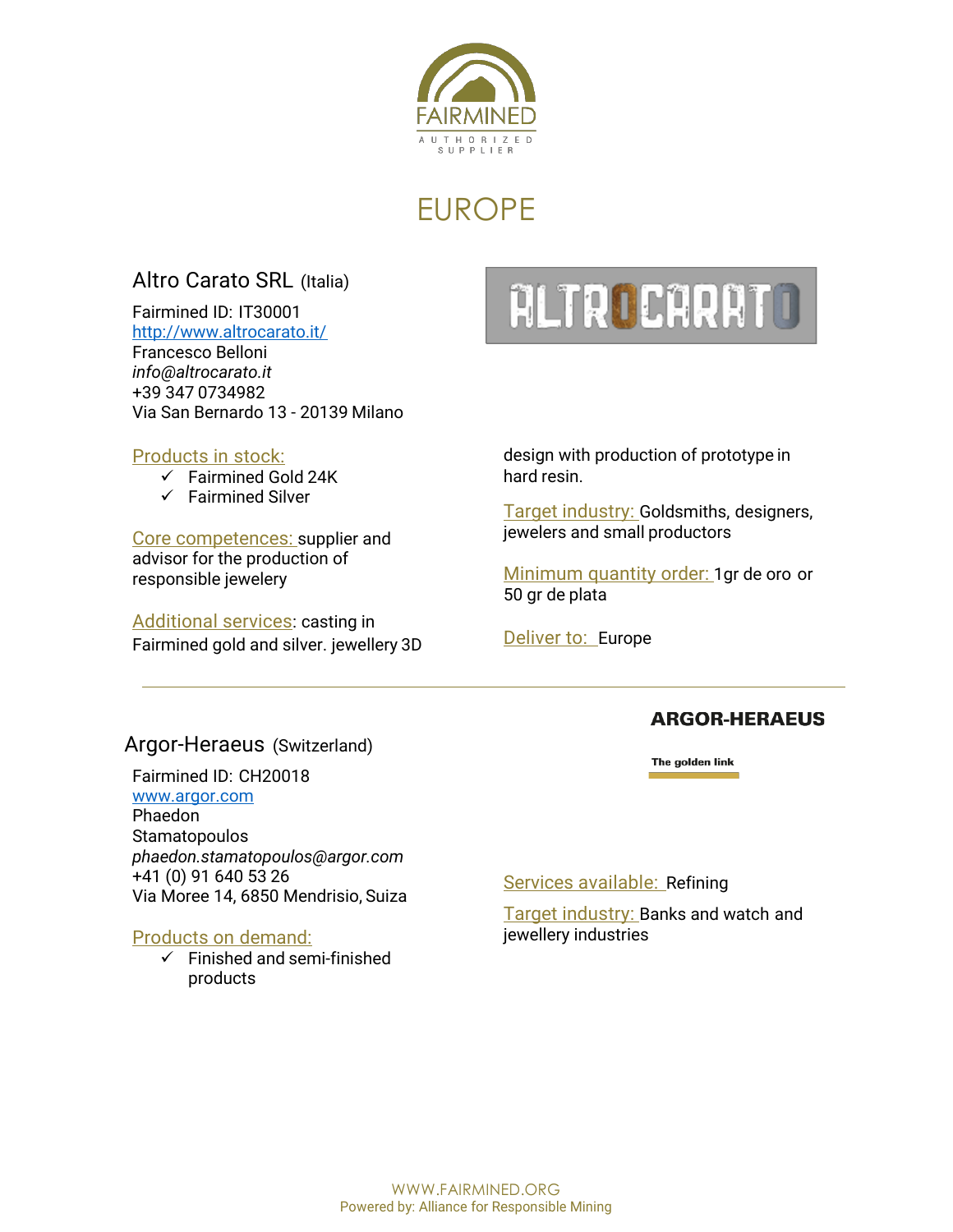

Betts Metal Sales Ltd (United Kingdom)

Fairmined ID: GB20019 www.bettsmetalsales.com

Duncan Marshall, Marie Goody or Karen Martin *sales@bettsmetals.co.uk* 0121 233 2413

49-63 Spencer Street, Hockley, Birmingham, B18 6DE

#### Core competences:

Refining of precious metals, disposal of hazardous precious metal wastes, manufacturers of precious metal products for the jewellery trade, supplier of jewellery tools and requisites.

Additional services: Full refining services. Account credit facilities available. Investment products, jewellery tools.

Target industry: Manufacturing jewellers / Jewellery designers

Delivery to: Worldwide

## Product in stock:

- $\checkmark$  Grain: 9ct and 18ct red, white and yellow.
- $\checkmark$  1mm round, square wire and 6mm square wires: 9ct and 18ct, yellow and white.
- $\checkmark$  Chains

## Products on demand:

A vast range of product can be produced within 5 working days: Sheet, strip, D wires, Round wires, Square wires, rectangular wires

Minimum order quantities:

20 gm minimum if not a stocked product

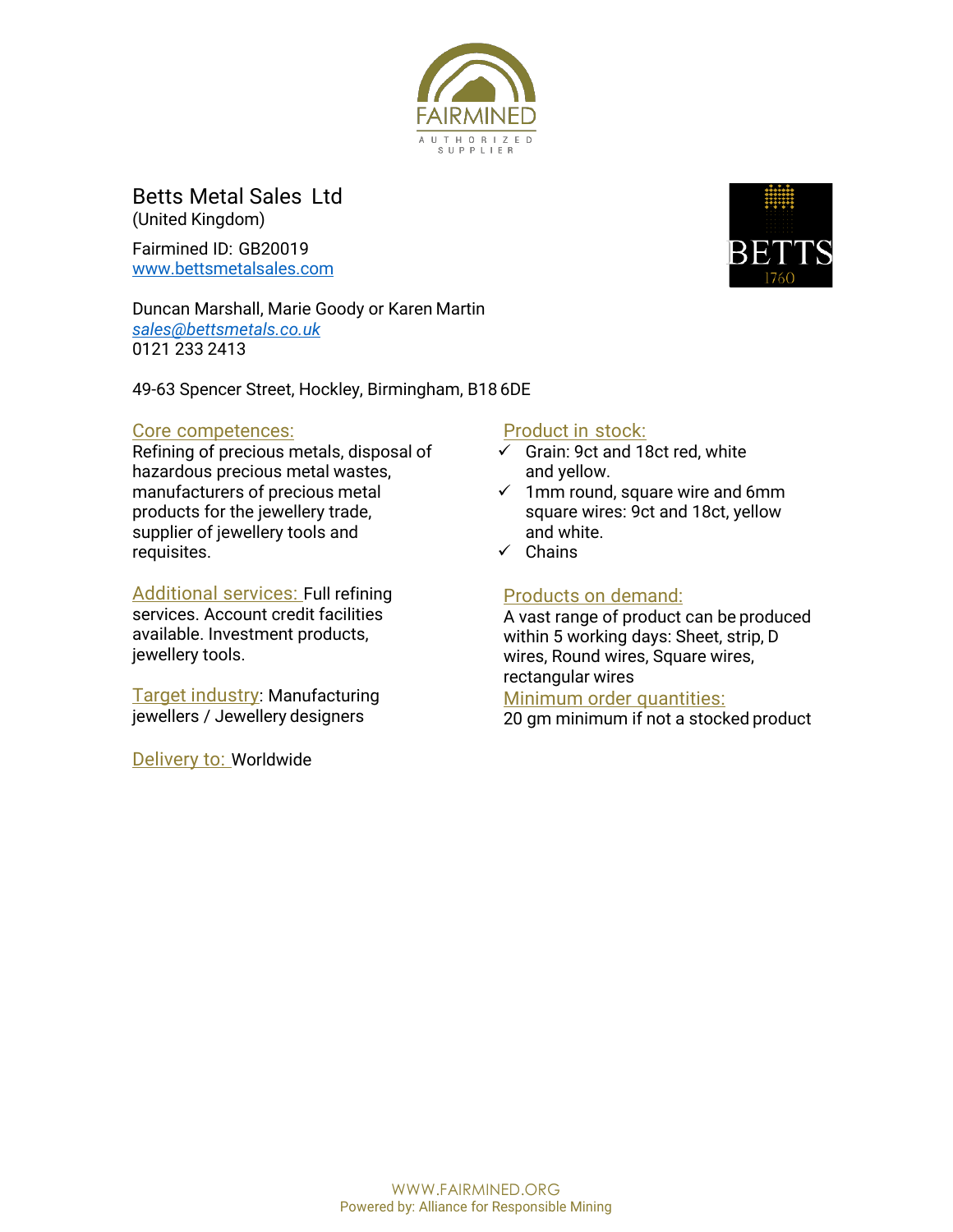

#### Bijou Moderne B.V. (Netherlands)

Fairmined ID: NL20001 https://www.bijoumoderne.nl Diana Van der Pad *d.vanderpad@bijoumoderne.nl* +31 (0)10 – 529 66 00

Edisonlaan 36-38 2665 JC Bleiswijk

#### **Product in stock (per January** 2020):

24krt Grains 14krt yellow gold wire 6,0 mm 14krt white gold wire 6,0 mm 14krt rose gold wire 6,0 mm 18krt yellow gold wire 6,0 mm 18krt white gold wire 6,0 mm

#### Additional services:

Payment by metallaccount



#### Product on demand:

18krt rose gold wire 6,0 mm Fairmined Gold sheet Fairmined Gold wire

Delivery to: Belgium, Germany and **Netherlands**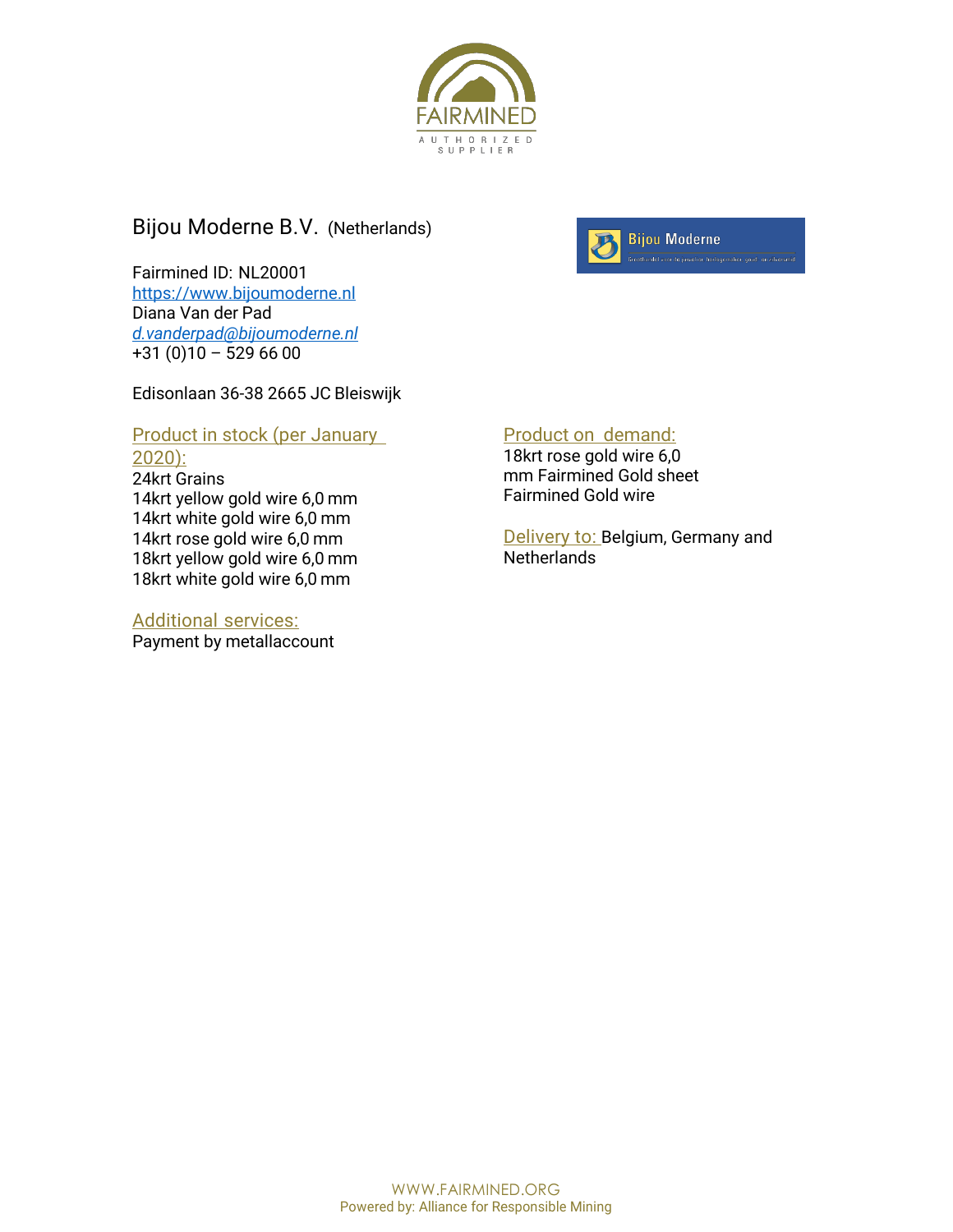

#### D&M Jewellery Finishers (United Kingdom)

Fairmined ID: GB20015 www.dmjewellery.co.uk Mark and Dean Johnston *mark@dmjewellery.co.uk dean@dmjewellery.co.uk* +44 (0) 121 554 4170



#### Unit 6, Block E, Abbey View road, Pinvin, Pershore, WR10 2FW

Services available: Gold and Silver plating services

#### Fairmined products on stock

24ct gold plate, 18ct gold plate, Rose gold plate, 9ct gold plate

Minimum Order Quantity: none

**Delivery to: United Kingdom and Europe** 

Target industry: Jewellery, Medals, coins and regalia

#### Daumet (France)

Fairmined ID: FR20004 https://www.daumet.com/

Cyril Deranlot *deranlot@daumet.com*

+33 6 62 07 50 48

9 rue Clodion, 75015 Paris - France

Services available: Bespoke gold coating, especially with the whitest gold in the world.

#### Fairmined products on stock

24K gold and 18K white gold coating.



#### Minimum Order Quantity: none

Delivery to: Any country

Target industry: Jewelry brands and Luxury Maisons.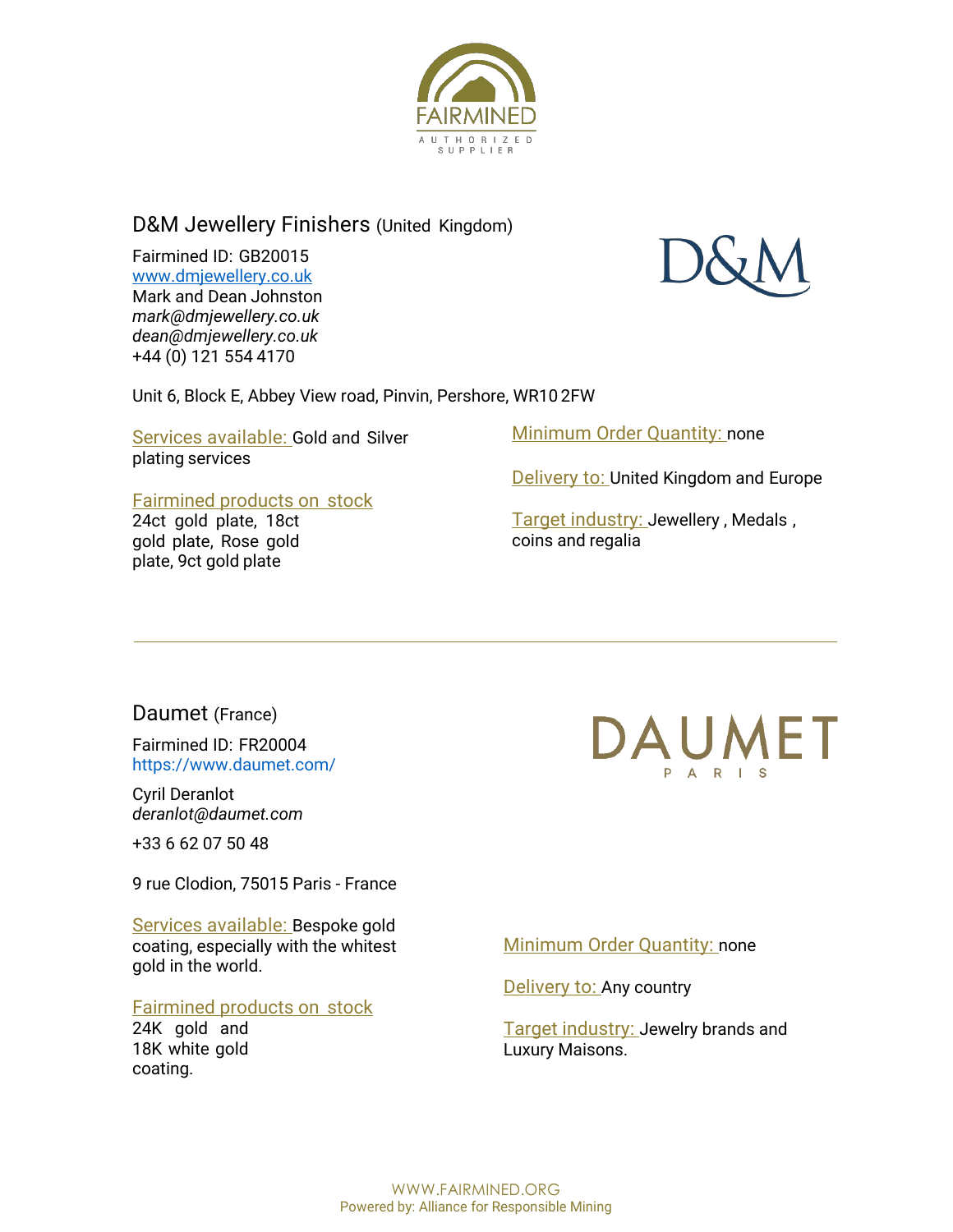

## EYTZINGER (Germany)

Fairmined ID: DE20015 www.eytzinger.com Christian Scheuring -christian.scheuring@eytzinger.com +49 9122 976543 Hansastrasse 15, Schwabach, Germany

#### Products in stock:

- Fairmined Gold Leaf (999): available in different sizes.
- - Fairmined Gold Leaf (985): for raw materials :
	- Flakes
	- Powders
	- Extrafine powders.

More information here : https://www.gold-cosmetica.com/

Delivery to: Worldwilde



**Gold Leaf Manufacturers**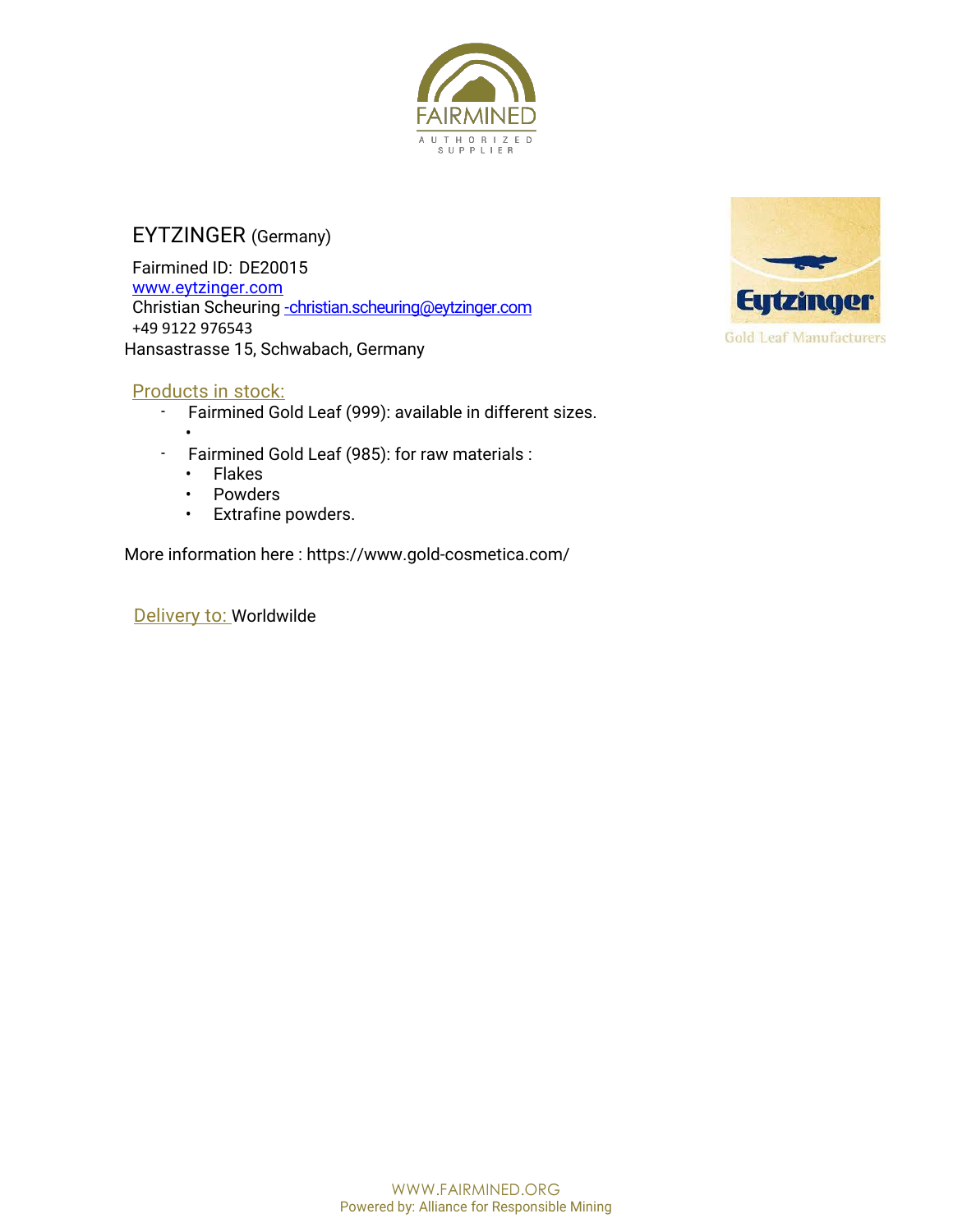

#### FAIREVER (Germany)

**FAIREVER** 

Fairmined ID: DE20014 www.fairever.gold Florian Harkort - *info@fairever.gold* +49 341 21829080 Torgauer Str. 231, 04347 Leipzig

#### Products in stock:

Fairmined Ecological Gold

 $\checkmark$  999.9 % fine casting grain, fully traceable, from one individual mine

Fairmined Gold

- $\checkmark$  999.9 % fine casting grain, fully traceable, from one individual mine
- $\checkmark$  750 % (18 Karat) Red, Rose, Rich Yellow, Light Yellow, White (160 Pd)
- $\checkmark$  585 % (14 Karat) Red, Rose, Yellow, White (150 Pd)
- $\checkmark$  All alloys as casting material, round wire 1 mm, square wire 4 mm and 6 mm

Fairmined Silver

- $\checkmark$  999.5 % Fairmined Silver Casting Grain
- $\checkmark$  930 % (Sterling) Casting grain, round wire 1 mm, square wire 4 mm and 6 m

#### Products on demand:

- A vast range of formats (round, square, rectangular, D-shaped, oval wire; sheet and strip) in flexible sizes can be manufactured within 1 - 2 weeks. Min. order quantity: 15 grams (gold) / 150 grams (silver)

Min. order quantity: 5 grams (gold) / 50 grams (silver)

Delivery to: Worldwide – see conditions : https://www.fairever.gold/shipping-methods

Target industry: Jewellery manufacturers, jewellers, goldsmiths, gold investors.

Services available:

- $\checkmark$  Our core competency is precious metals from responsible artisanal and smallscale mining.
- $\checkmark$  Full service regarding the manufacturing of grain, wire and sheet in various alloys and sizes.
- $\checkmark$  Order in 5 different currencies and pay by local bank transfer (see details on our website).
- $\checkmark$  Single-batched segregated refining of gold and silver. We either purchase the material and credit the full Fairmined Premium to you OR we return the refined pure material back to you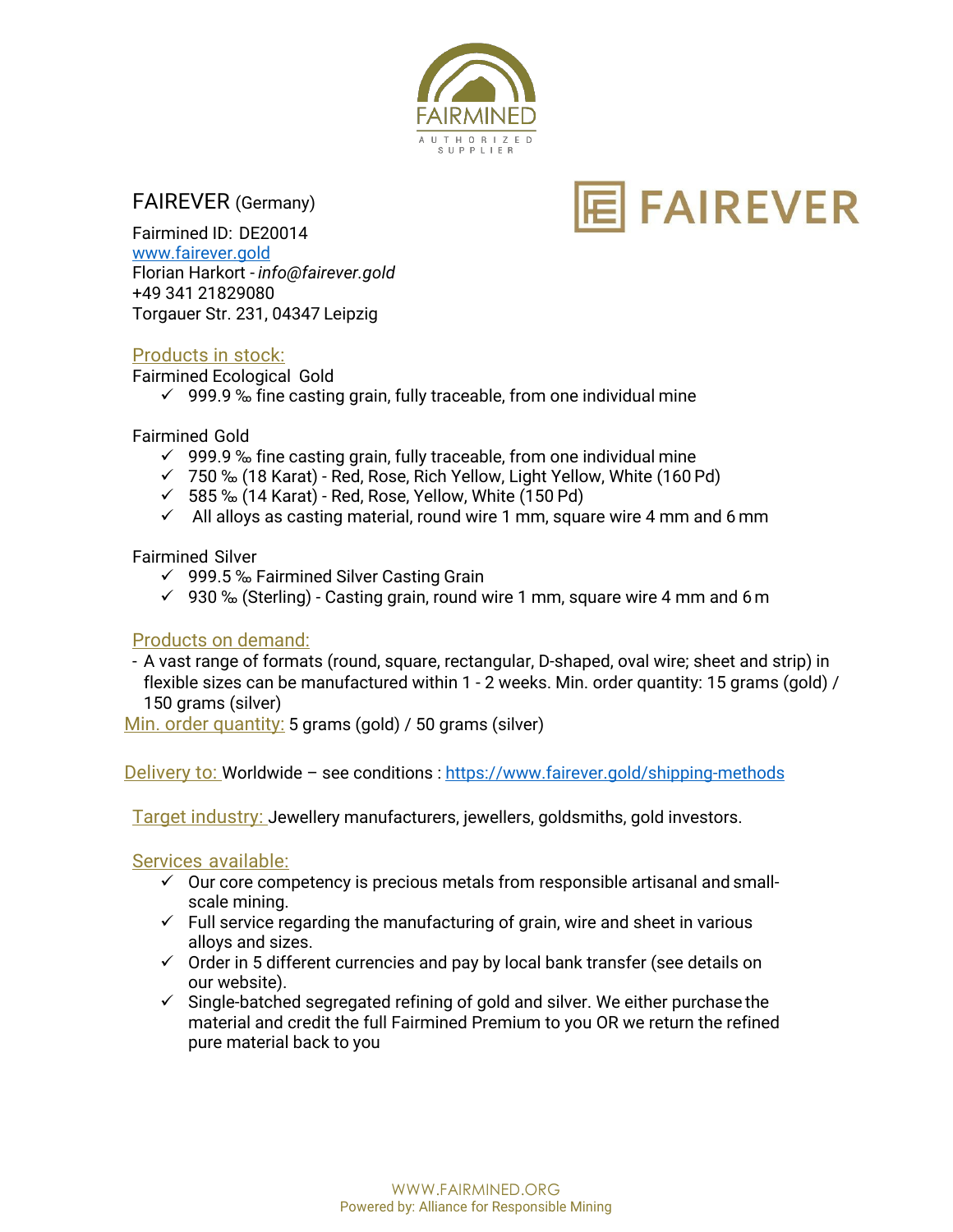

## Gold by Gold (France)

Fairmined ID: FR20003 www.patrickschein.com/ Patrick Schein *pschein@goldbygold.com* +33 6 61 36 12 30 111, Avenue Victor Hugo 75116 Paris

#### Products in stock:

- $\checkmark$  All alloys in grains, caratage and colors
- $\checkmark$  Fine gold and silver in grains
- $\checkmark$  Sheets and wires

#### Products on demand:

All products based on gold

#### Minimum order quantities: None

#### Services available:

- $\checkmark$  Boutique refining and fabrication coupled with direct sourcing from small mines
- $\checkmark$  Casting

Target industry: Jewelry, mints, industry, finance Delivery to: Global

#### Krypton Jewellers LTD (United Kingdom)

Fairmined ID: GB20020

www.kryptonjewellers.com

Mr. Roy Wooley *accounts@kryptonjewellers.com* 0121 2361122 21-22 Hall Street, Hockley, Birmingham, UK

Products in stock:

 $\checkmark$  Fairmined Gold 9ct & 18ct

Products on demand: Bespoke Jewellery

Minimum order quantities: 250 grams

Target industry: Designer Jewellery Delivery to: United Kingdom & Ireland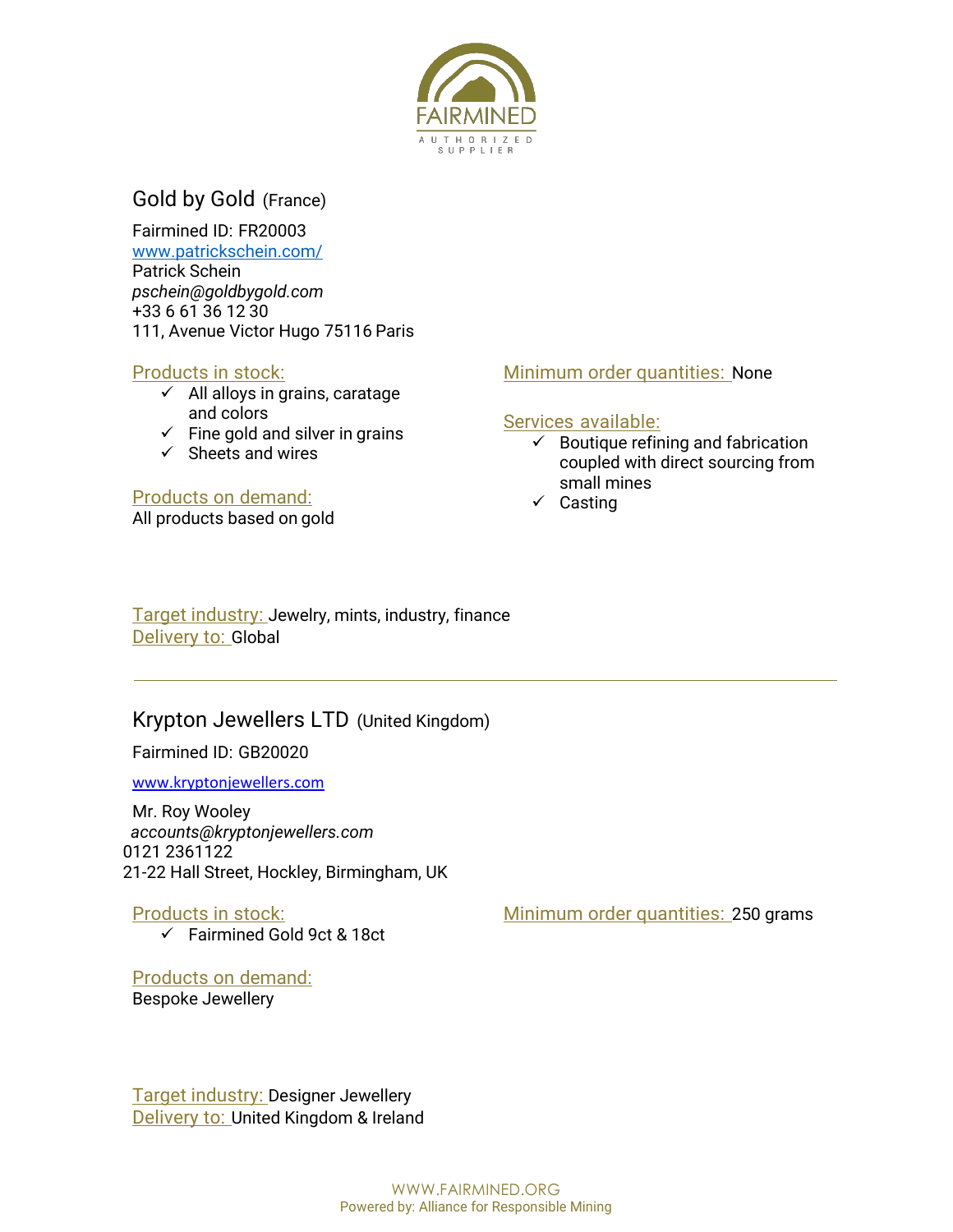

Majoral (Spain)

# **MAJORAL**

Fairmined ID: ES20005 www.majoral.com Francesc Picanyol

*Francesc.picanyol@majoral.com* +34 933209100 Carrer de Zamora 91, sobre atic 3a, 08018Barcelona

#### Products in stock:

 $\checkmark$  Gold in sheet, purity > 98% (depending on the gold coming from the mines)

Products on demand:

- $\checkmark$  Gold
- $\checkmark$  Silver

#### Minimum order quantities: None

## Ögussa (Austria)

Fairmined ID: AT20012 https://www.oegussa.at/

Marcus Fasching

*marcus.fasching@oegussa.at* +43 1 866 46 - 4320 Liesinger-Flur-Gasse 41230 Vienna

#### Products in stock:

- $\checkmark$  Fairmined Incorporated Gold
- $\checkmark$  Fairmined Labeled Gold Grain 999
- $\times$  750 yellow and Pd-white gold (sheet: 100 x 200 mm, 1,0 mm & 2,0 mm; wire: 1,0; 1,5; 2,0 mm).

Minimum order quantity: None

## Products on demand:

A vast range of alloys and formats.

Minimum order quantity for



custom- made items: 1,5-2kg

Services available: Casting

Target industry: Small jewellers

Delivery to: Austria, Italy, Czech Republic, Slovakia, Hungary, Romania, Bulgaria, Slovenia, Croatia, Bosnia-Herzegovina, Serbia, Montenegro and Macedonia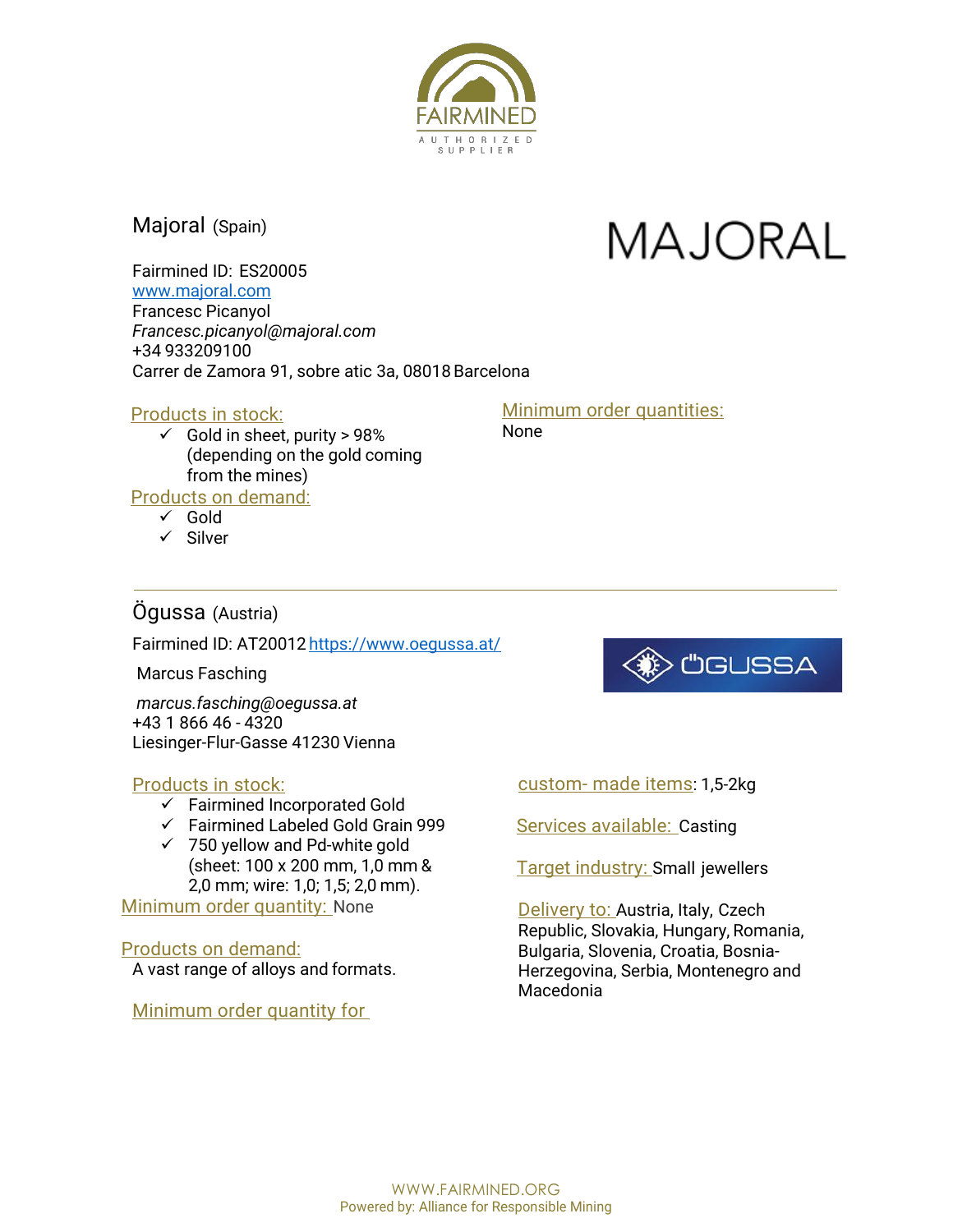

PAMP (Switzerland)

Fairmined ID: CH20019 Olivier Demierre *olivier@mks.ch* 10 Promenade de Saint Antoine, 1204 Geneva



Contact them directly to get to know their Fairmined product offer

PX Precinox (Switzerland)<br>
Fairmined ID: CH20009 Mr. Thanas Lipe *responsiblegold@pxgroup.com* +41 (0) 32 924 02 00 Boulevard des éplatures, 42 CH, 2300 La chaux de fonds

#### Products on demand:

 $\checkmark$  Precious metals and alloys in numerous forms

Target industry: Luxury goods, medical applications, electronics and the investment market

Services available: refining, alloying, cold working, machining and scrap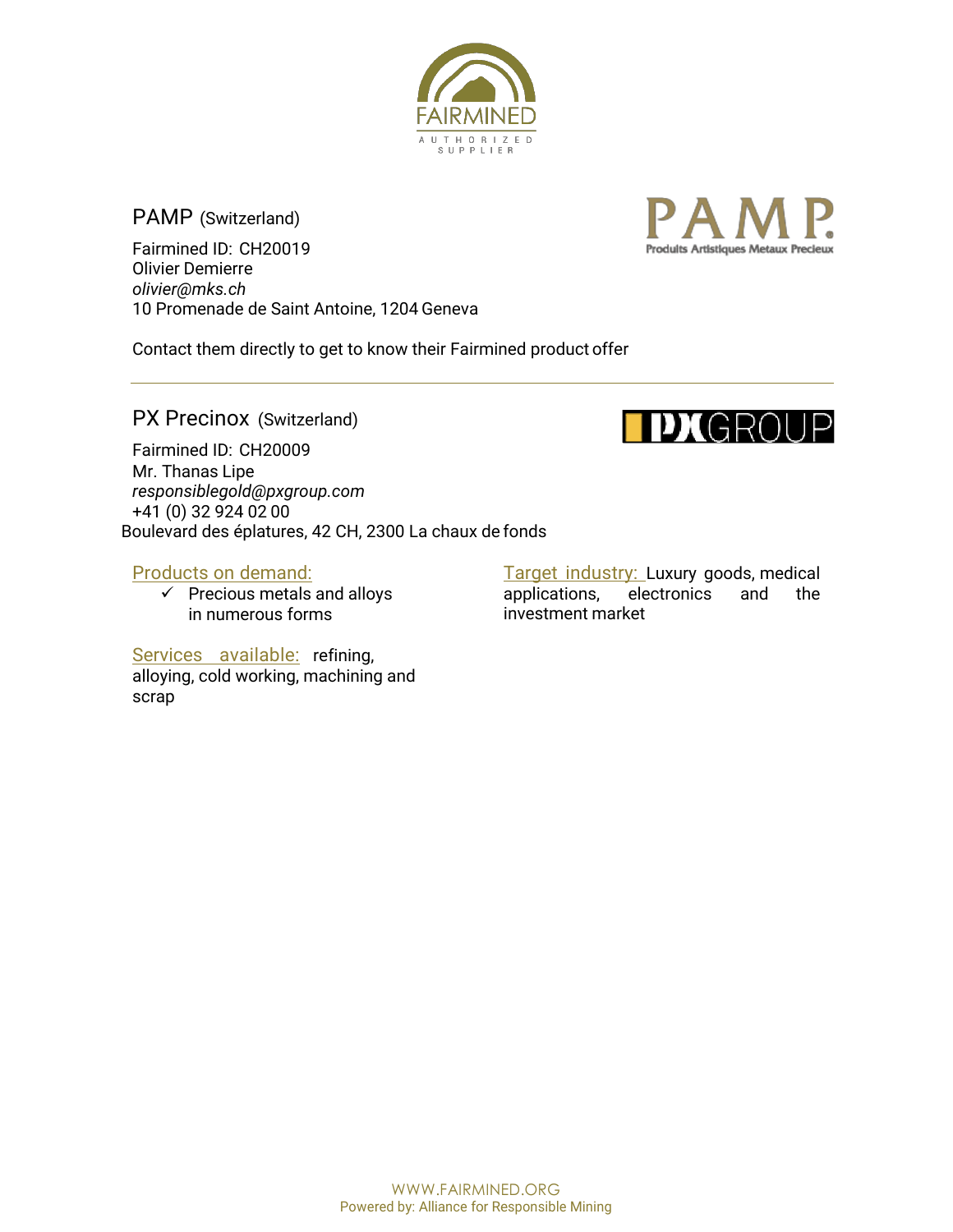



REISCHAUER (Germany)

Fairmined ID: DE20016

www.reischauer.de

Dr. Gerd Wagner, CEO: *gw@reischauer.de* +49 6781 608 101 Wilhelmstrasse 24 55743 Idar-Oberstein, Hansastrasse 15, Schwabach, Germany

#### Products on demand:

- $\checkmark$  Conventional and pre-shaped coin blanks in Fairmined fine-Gold and fine-Silver as well as in Gold- and Silver-alloys.
- $\checkmark$  Custom minting of coins & medals conventionally and in high-relief or shape in Fairmined fine-Gold and fine-Silver as well as in Gold- and Silver-alloys.
- $\checkmark$  Galvanic Fairmined Gold plating as well as partial plating of coin blanks & mintings.
- $\checkmark$  Fairmined fine-Gold and fine-Silver powder for pressing & sintering applications.
- $\checkmark$  Granules in Fairmined materials made by re-melting and granulation of Fairmined products delivered by the customer.

Target industry: Minting industry Minimum order quantities: None Delivery to: Worldwilde

## TORSKAL (France)

Fairmined ID: DE20016

www.torskal.com

Anne-Laure Morel (President) annelaure.morel@torskal.com Christophe Dugue (General Director) *chistophe.dugue@torskal.com* +49 6781 608 101 2 rue Maxime Riviere, Sainte-Clothilde, La Réunion, France

#### Products on demand:

 $\checkmark$  Gold Nanoparticles

**Target industry: Science Research Laboratory** Minimum order quantities: 2ml **Delivery to: France, Europe and USA**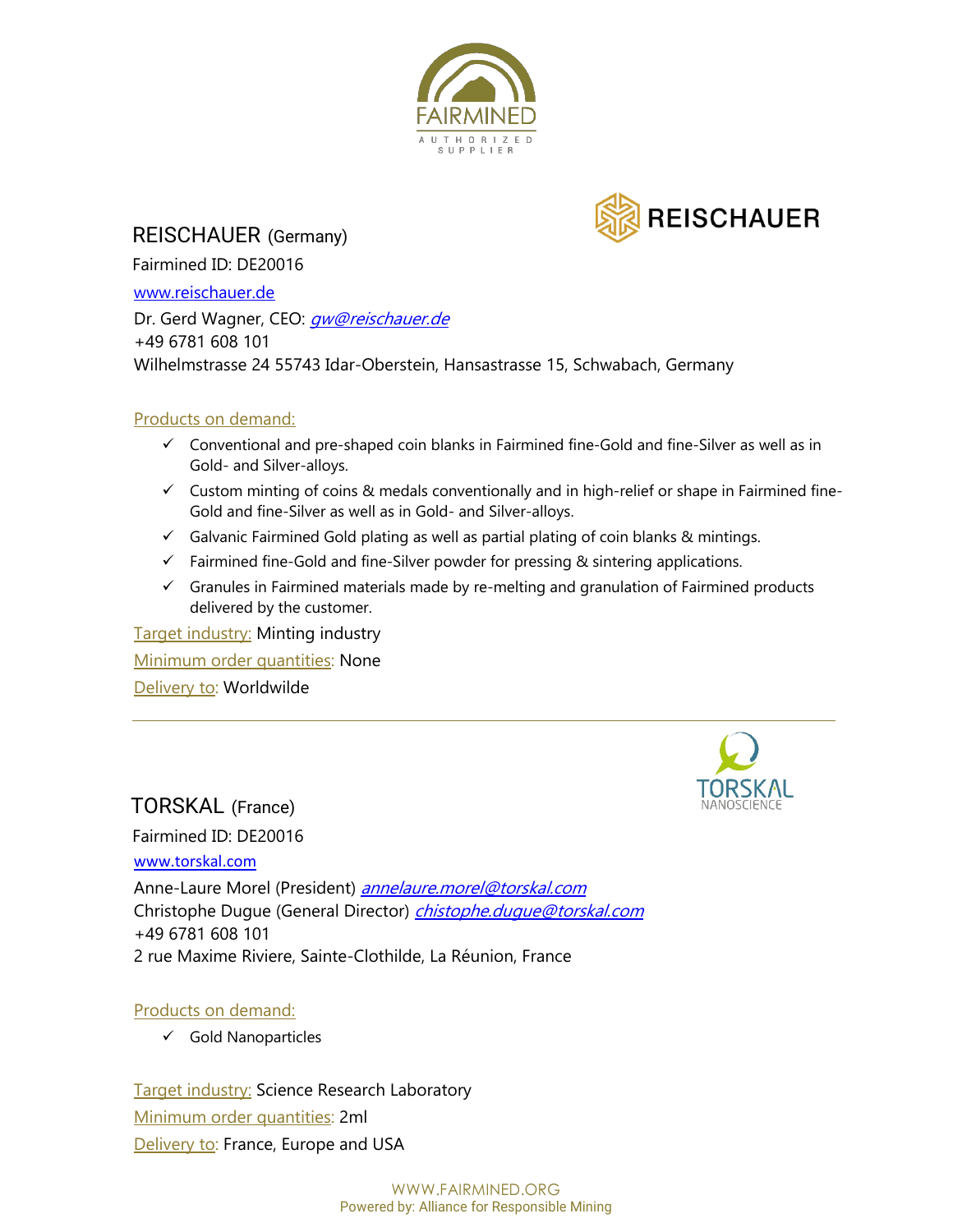

Valcambi (Switzerland)

Fairmined ID: CH20017 www.valcambi.com Dominic Eltschinger +41 (0)91 695 5352 *dominic.eltschinger@valcambi.com* 

Products on demand:

- $\checkmark$  Au grain, 999.9 purity
- $\checkmark$  Au investment bars, 999.9 purity

#### Products on demand:

- $\checkmark$  Au Minted bars 999.9 / 999 / 995 purity,
- $\checkmark$  Au Cast bars 999.9 / 999 / 995 purity,
- $\checkmark$  Au Coins,
- $\checkmark$  Au Medals,
- $\checkmark$  Au Grain 999.9 / 999 / 995 purity,
- $\checkmark$  Au based alloys (22K / 18K / 14K) in yellow, pink, red, white and pale-yellow colors (all Ni free)
- $\checkmark$  Semi-finished products for jewellery and watch industry
- $\checkmark$  Bracelets

Additional services: Transportation, Assaying, Refining, Manufacturing, Financing, Storage

Target industry: Jewellery and watch manufacturers, Banks, Metal traders, Funds managers, Professional investors

Minimum order quantities: 5 Kg direct (lower quantities may be available through distributors)

Delivery to: Worldwide

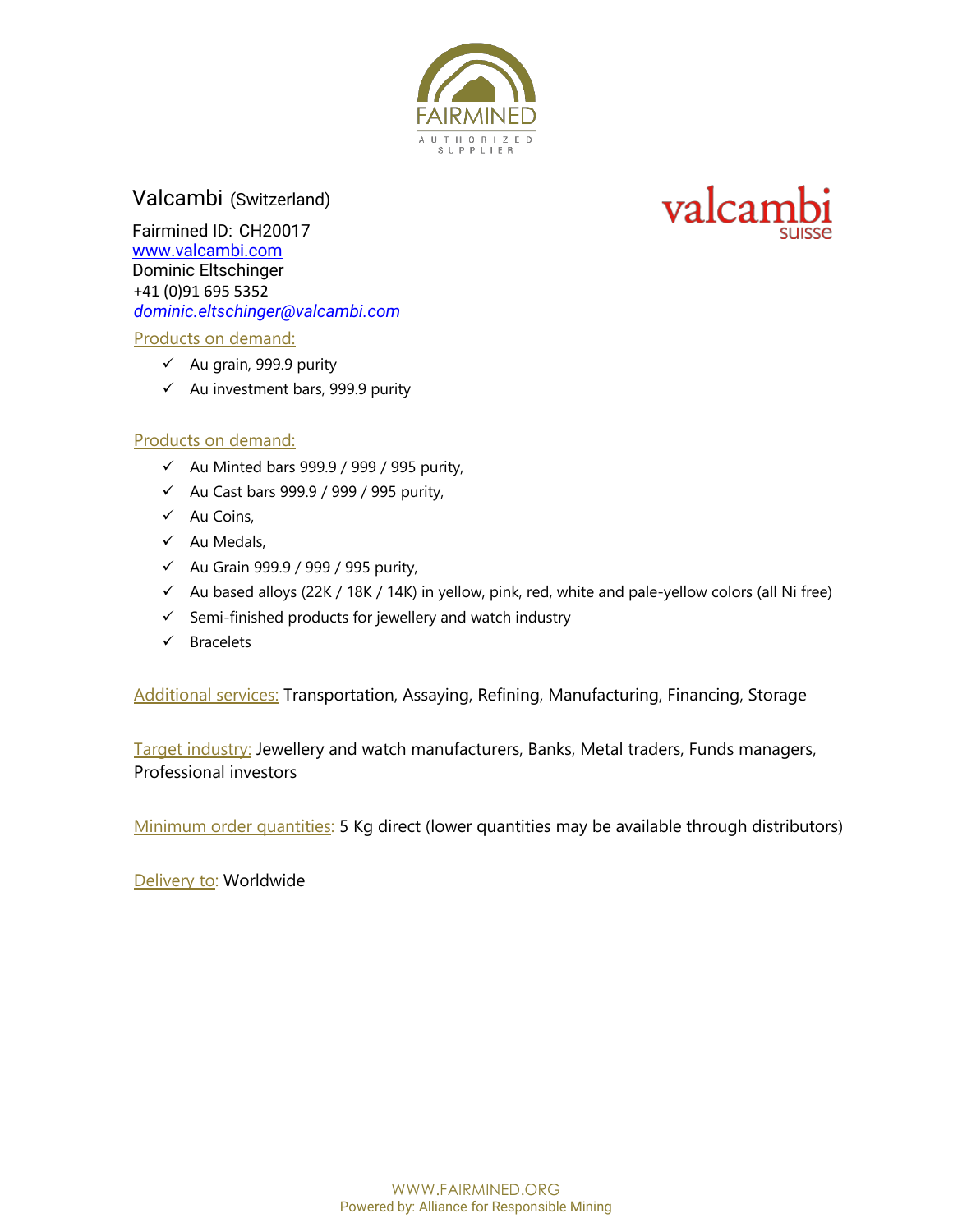

## Vipa Designs LTD (United Kingdom)

Fairmined ID: GB20004

www.vipadesigns.co.uk

Ben Crump *Ben@vipadesigns.co.uk*

+44 1664567890 Studio 26, Digby Drive, Melton Mowbray, Leicestershire, LE13ORQ

#### Products in stock:

- $\checkmark$  Fine Silver
- $\checkmark$  Sterling Silver
- $\checkmark$  Fine Gold,
- $\checkmark$  9K Yellow, White, Red
- $\times$  14K Yellow, White, Red
- $\times$  18K Yellow, White, Red.
- $\checkmark$  Fine Eco Gold
- $\checkmark$  9K Eco Gold Yellow, White, Red
- $\times$  14K Eco Gold Yellow, White, Red
- $\times$  18K Eco GoldYellow, White, Red

All metals can be supplied as bullion, castings or finished product

## Products on demand:

Fairmined Silver Wire and Sheet

Delivery to: UK, Europe, Asia

Target industry: Jewellery designers and makers

Minimum order quantities: None

#### Services available:

Jewellery designers and makers

- $\checkmark$  Casters
- $\checkmark$  Manufacturers
- $\checkmark$  Design

 $\checkmark$  CAD/CAM

- $\checkmark$  Stone setting
- $\checkmark$  Polishing

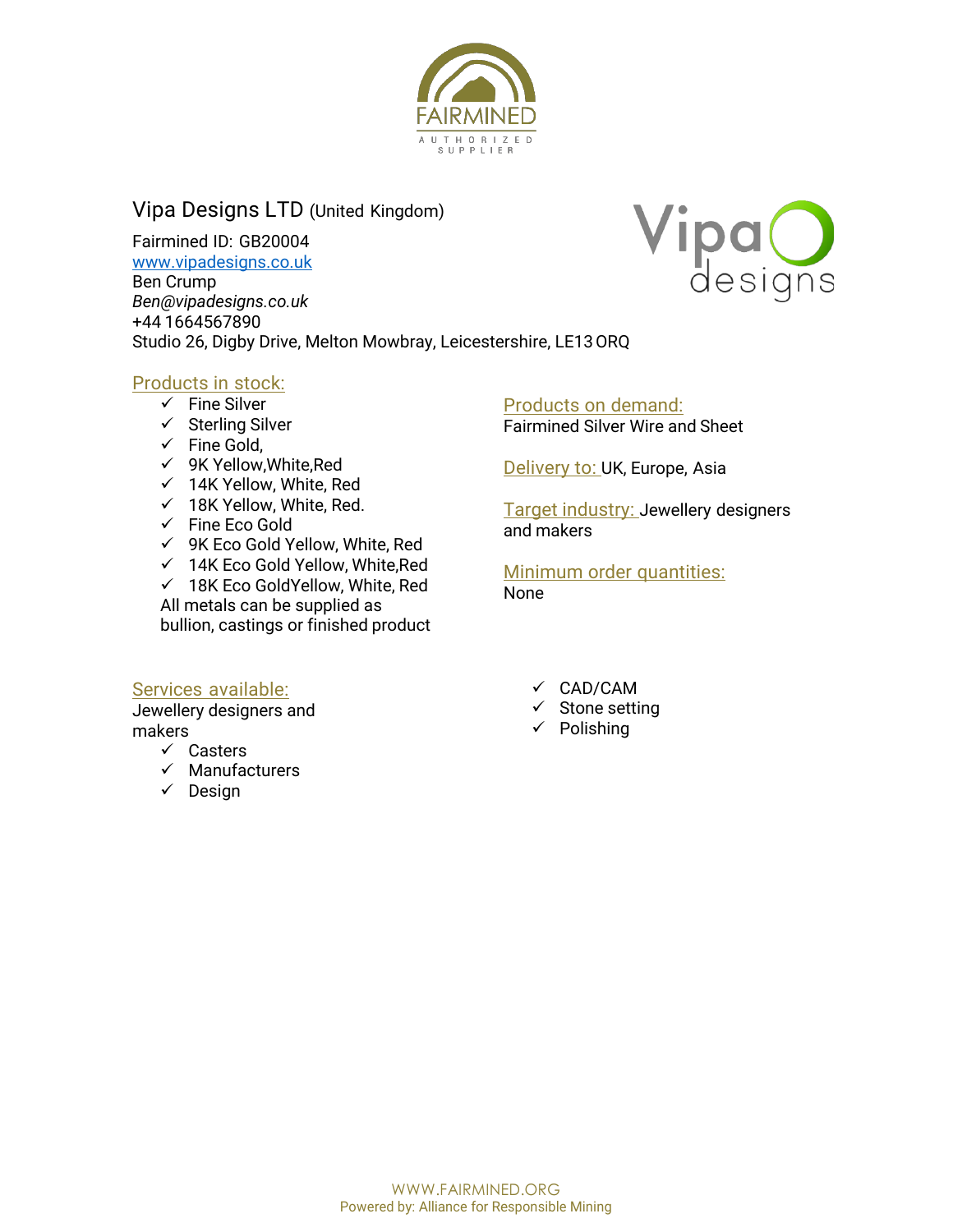

## NORTH AMERICA

### Daniel Casting (United States)

Fairmined ID: US20016

danielcasting.com Daniel Baez

*daniel*@*danielcasting.com* 212 201 0765 17 W45 St. Suite 900, New York, NY 10036

#### Products in

stock:

- $\times$  14K Gold
- $\times$  18K Gold

## Products on

demand:

 $\checkmark$  Gold

Minimum order quantity: 1 dwt

DANIEL **JEWELRY CASTING SERVICES** 

Services available: Casting Target industry: Jewellery **Delivery to: United States** 

#### Dillon Gage (United States)

Fairmined ID: US20024 www.dillongage.com Alejandro Esponda aesponda@dillongage.co m +1-469-818-8277

#### Products in stock:

 $\checkmark$  Gold Grain

#### Products on demand

 $\checkmark$  Other products may be available upon request

#### **Target industry**

 $\checkmark$  Jewelers, Investors, Numismatic, In dustrial



Core comptences: Precious metal refining, trading and mint

#### Products on demand

 $\checkmark$  Other products may be available upon request

Delivery to: United States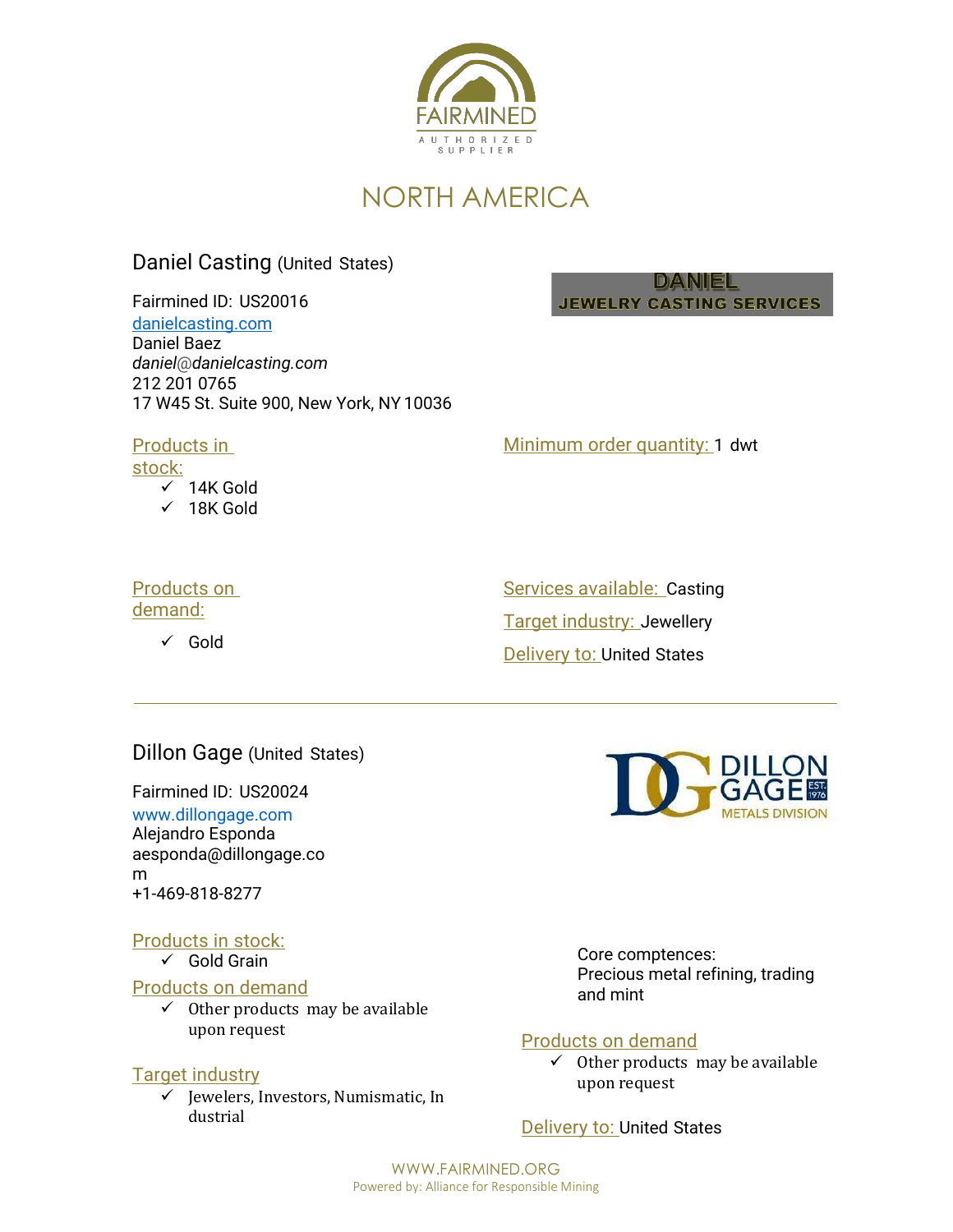

## Hoover and Strong (United States)

Fairmined ID: US20002 hooverandstrong.com Stewart Grice *Stewart*@*hooverandstrong.com* 804 794 3700 10700 Trade Road, N. Chesterfield, Virginia 23236



#### Products in stock:

- $\checkmark$  14kt Yellow grain, wire, sheet
- $\times$  14kt White grain, wire, sheet
- $\times$  18kt Royal Yellow grain, wire, sheet
- $\checkmark$  24kt grain, wire, sheet
- $\checkmark$  Fine silver grain, wire, sheet
- $\checkmark$  Sterling silver grain, wire, sheet

#### Services available:

- $\checkmark$  Findings
- $\checkmark$  Castings & investment casting services
- $\checkmark$  Refining & small batch refining
- $\checkmark$  Mill products
- $\checkmark$  Wedding rings
- $\checkmark$  3D printings from CAD files

#### Products on demand: Fairmined

Ecological gold

- $\checkmark$  24kt Yellow grain, wire, sheet
- $\times$  18kt HY8 Yellow grain, wire, sheet

Minimum order quantity:

0,5 dwt

#### Target industry: Jewelry

Delivery to: United States, Canada, Europe



 Sterling silver grain, wire, sheet temporarily out of stock

#### Malleable Jewellers (Canada)

Fairmined ID: CA30014 https://malleablejewellers.ca/ John Esposito

info@malleablejewellers.com 964<sup>th</sup> Street - St Clair Avenue West, Lower Lever, Toronto, M6E1A1, Canada



#### Products in stock:

Fairmined Eco Gold Fairmined Silver

#### Services available:

- $\checkmark$  Facilitate CAD & 3D printing.
- $\checkmark$  Casting
- $\checkmark$  Shipping worldwide

 $\checkmark$  Finishing Target industry: Jewellers wholesale, consumer retail

Minimum order quantities: None

WWW.FAIRMINED.ORG Powered by: Alliance for Responsible Mining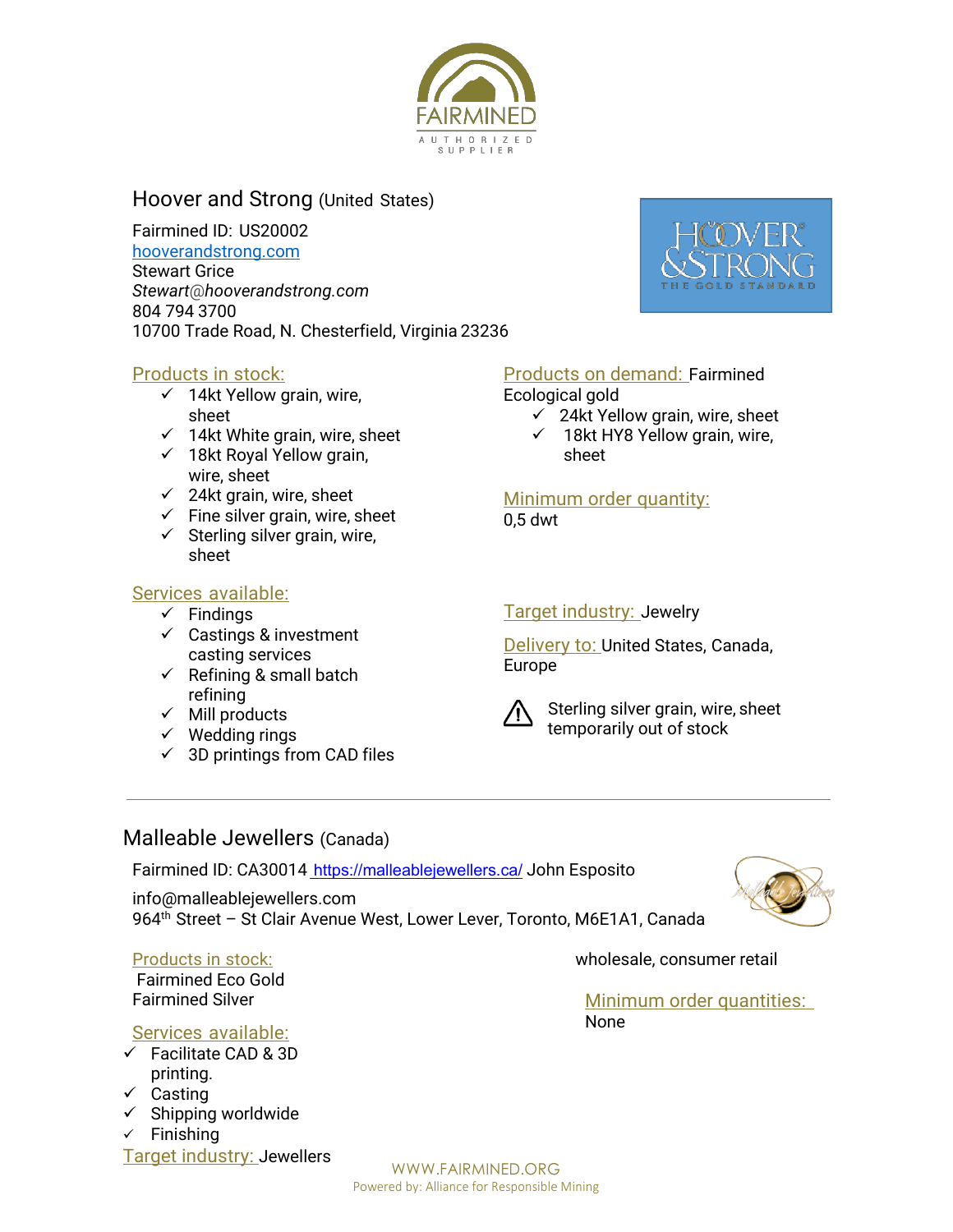

#### Riva Precision (United States)

Fairmined ID: US20022

www .rivaprecision.com Sandra Vetere SVetere*@rivaprecision.com* 718 361 3100 Ex: t210 140 58th Street - Unit 8B – Brooklyn, NY,11220

#### Services available:

- $\checkmark$  Chain manufacturing
- $\checkmark$  Casting
- $\checkmark$  Finishing

#### Products in stock:

- $\times$  14k Yellow Gold chain (cable)
- $\checkmark$  18k Yellow Gold chain (cable)
- $\checkmark$  Casting grain

#### Products on demand:

- $\times$  18K Gold Chain
- $\times$  14K Gold Chain
- $\checkmark$  Silver Chain

Target industry: Jewellers wholesale, consumer retail

Minimum order quantities: None

Deliver to: United States

### SDC Designs (United States)

Fairmined ID: US20023

https://sdcdesigns.com/

Matt Albers

Matt@sdcdesigns.com

+917 855 38 83

#### Services available:

Jewelry manufacturing, casting and finishing. Products on demand:

Fairmined gold Target industry: Jewelry retailers

Minimum order quantities: 50 units

Deliver to: Global



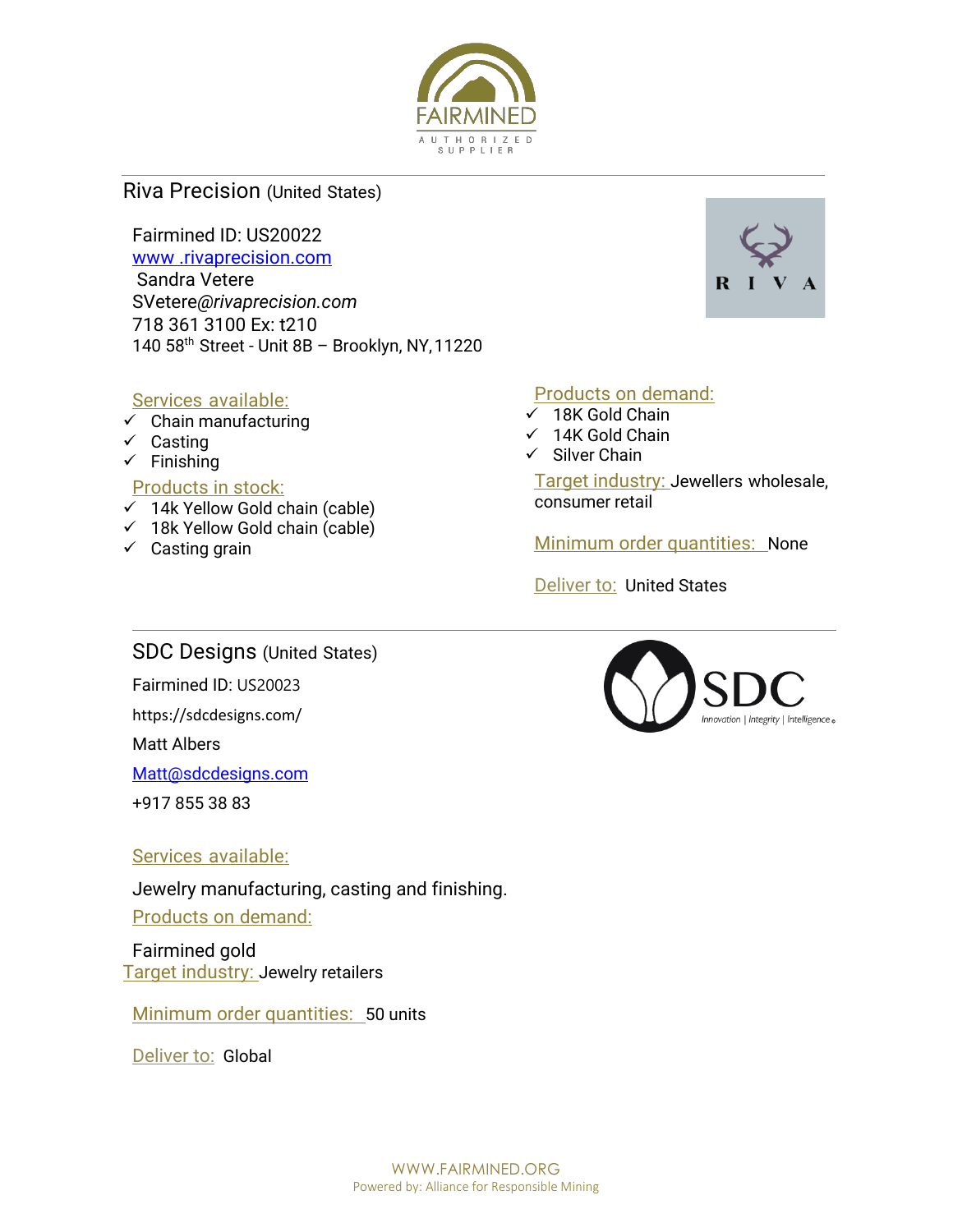

Alloy SAS (Colombia)

Fairmined ID: CO20008

https://alloy.com.co/

Andrés Castellanos *comercial@alloy.com.co* +573208350313 KM 3,5 Autopista Medellin. Centro Empresarial Metropolitan, Bodega 4 Modulo 3, Bogotá

#### Products in stock:

 $\checkmark$  24K Gold in sheets or bullion  $\checkmark$  Pure silver in sheets or bullion Product on demand: gold bath salts Minimum order quantities: None

Delivery to: please consult us

#### Services available:

- $\checkmark$  Refinery of precious metals
- $\checkmark$  Analysis of gold and silver

Target industry: Jewelry industry

## CI Anexpo SAS (Colombia)

Fairmined ID: CO20021 www.anexpo.com.co Natalia Gallego Velásquez Luz Mery Sánchez Giraldo Laura Victoria Gallo *internacional2@anexpo.com.co gestionintegral@anexpo.com.co direccionadtiva@anexpo.com.co* (574) 4444 358 Cra. 43ª. No. 1-50 oficina 603 Torre 3 Medellín

### Product in stock:

 $\checkmark$  None at present



LOY

Products available in 2019

Minimum order quantities: 1 kg

Delivery to: All countries, after analysis of the demand

 $\checkmark$  Any product

Products on demand:

> WWW.FAIRMINED.ORG Powered by: Alliance for Responsible Mining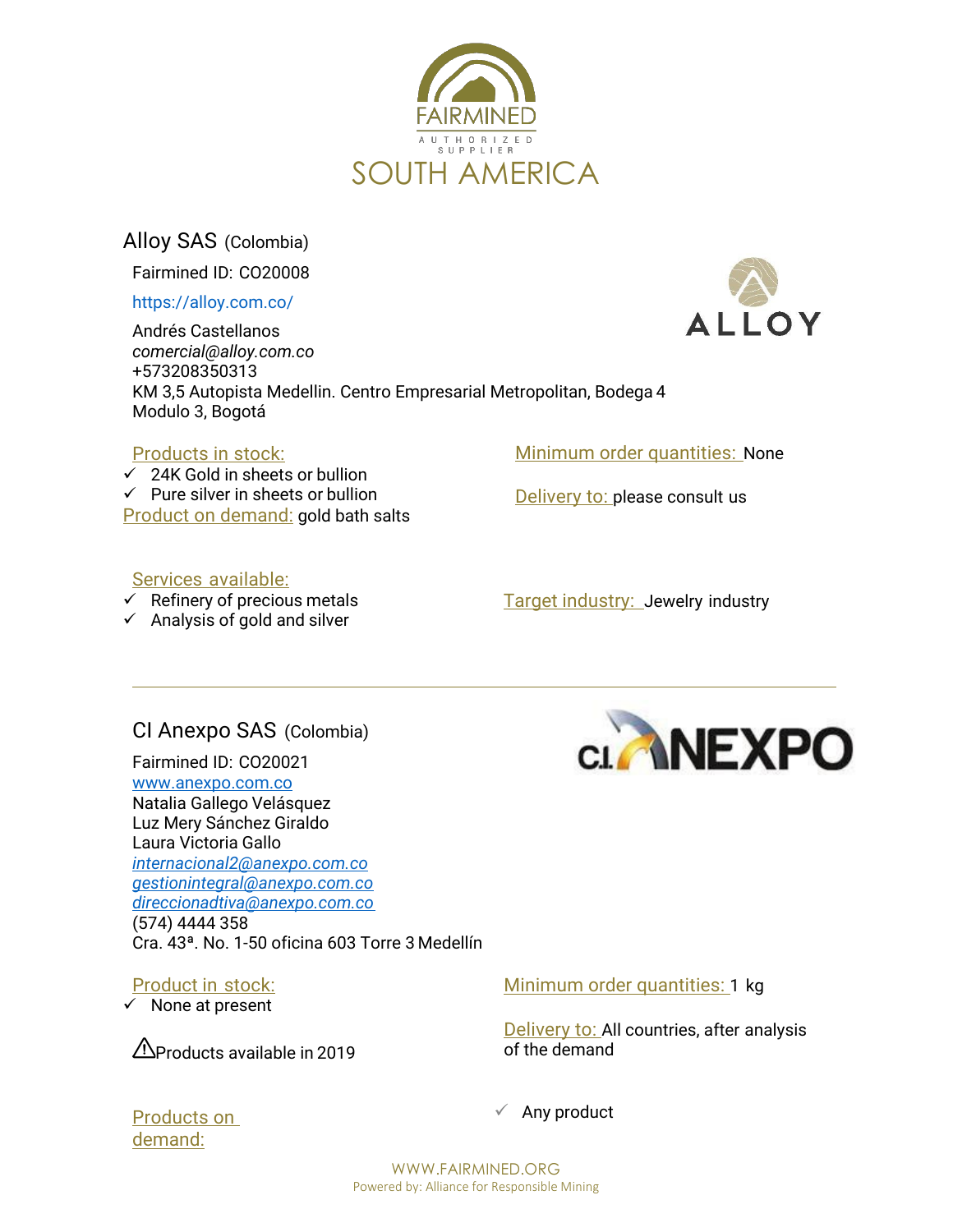

Target industry: Refinery, jewellery, industry